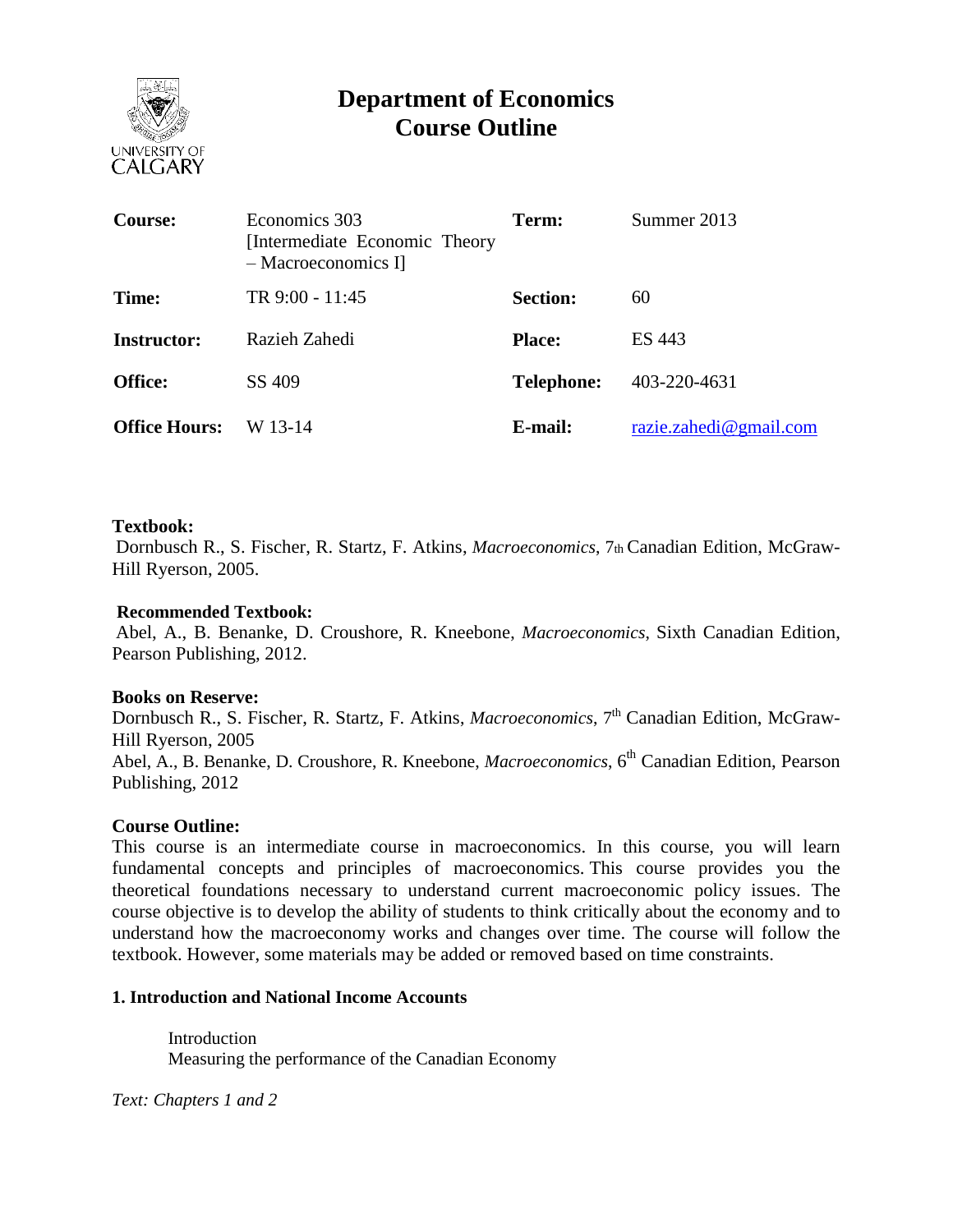### **2. The Economy in the Long Run (Classical Approach)**

- (a) The Production Function and the Labor Market (Supply)
- (b) Savings Consumption and Investment (Demand)
- (c) The Quantity Theory of Money

*Text: Chapter 3*

#### **3. Introduction to International Trade and Exchange Rates**

(a) The Balance of Payments Accounts

(b) Savings and Investment in a Small Open Economy

(c) Exchange Rates

(d) Purchasing Power Parity

*Text: Chapter 5* 

### **4. A Short-Run Keynesian Approach to the Economy**

(a) Business Cycles and the Economy

*Text: Chapter 6*

(b) Income and Spending

#### *Text: Chapter 10*

(c) The IS/LM model

*Text: Chapters 11 and 12*

#### **5. Short Run Open Economy Macroeconomics**

- (a) Capital Mobility
- (b) Perfect Capital Mobility and Fixed Exchange Rates
- (c) Interest Differentials and Exchange Rate Expectations

*Text: Chapter 13* 

### **Grade Determination and Final Examination Details:**

| Three Assignments          |                                                      |     |
|----------------------------|------------------------------------------------------|-----|
| Two Midterms               |                                                      | 30% |
|                            | Final Exam Scheduled by the Registrar (August 15-17) | 45% |
| <b>Class Participation</b> |                                                      |     |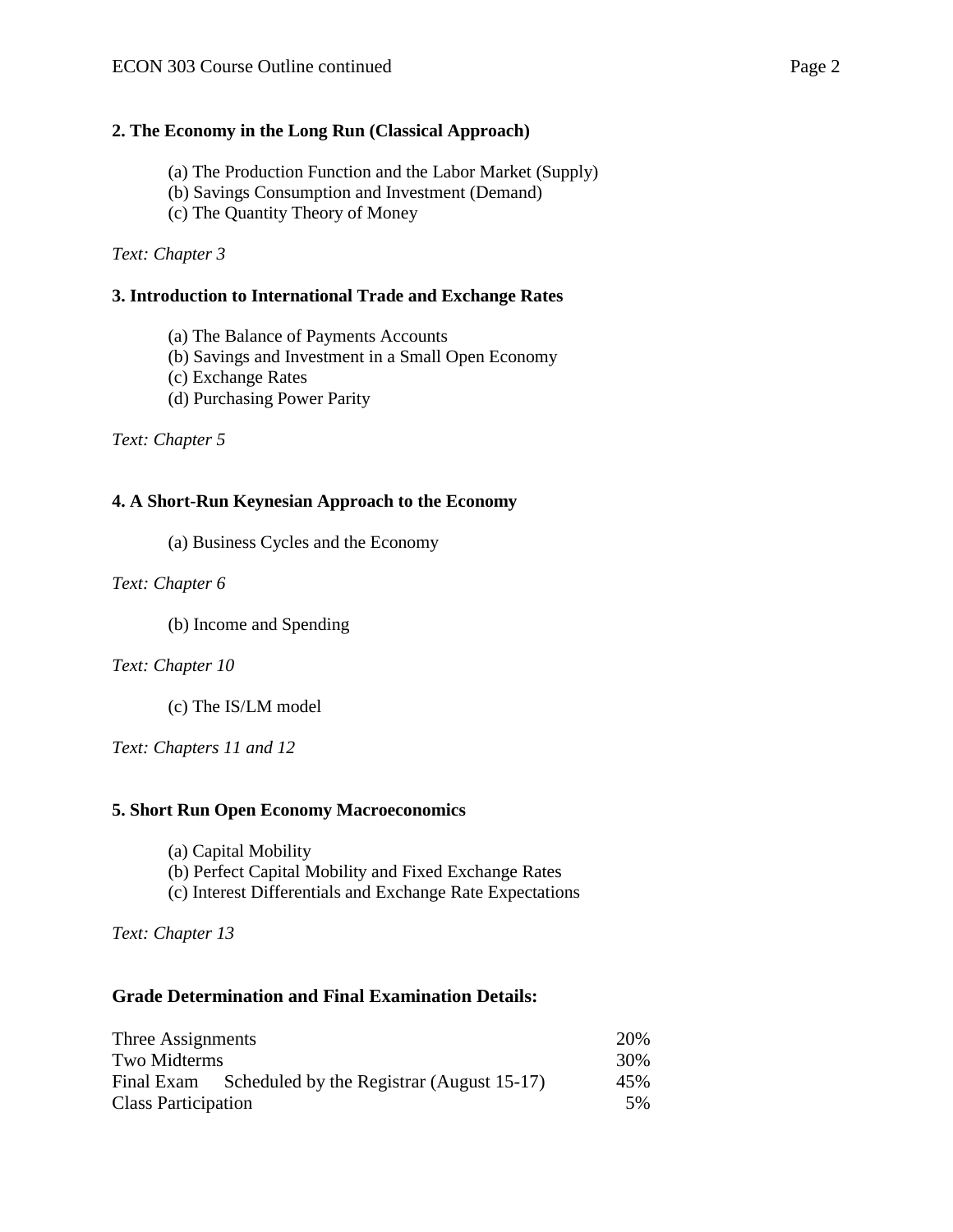There will be three assignments (worth 20%), two midterms (worth 30%), a final exam (worth 45%), and the class participation (5%). Late assignments will not be accepted. Tests and final exams are marked on a numerical (percentage) basis, and then converted to letter grades. The course grade is then calculated using the weights indicated above. As a guide to determining standing, these letter grade equivalences will generally apply:

| $A+ 96-100$   | $B = 73 - 76$ | $C-60-62$    |
|---------------|---------------|--------------|
| A 87-95       | $B - 70 - 72$ | $D+ 56 - 59$ |
| $A - 80 - 86$ | $C+ 67 - 69$  | D $50 - 55$  |
| $B+ 77 - 79$  | $C = 63 - 66$ | $F = 0 - 49$ |

A passing grade on any particular component of the course is NOT required for a student to pass the course as a whole.

Non-programmable calculators WILL be allowed during the writing of the midterm and final examinations.

There is no make-up midterm test. If any student finds it necessary to miss the midterm test, he/she must provide the instructor a valid medical certificate or other required documentation in advance. In this case, the weight of the midterm will be moved to the other midterm test and final exam.

There will be a Registrar scheduled final examination, lasting **2** hours.

Students' Union Vice-President Academic: Emily Macphail Phone: 403-220-3911 E-mail [suvpaca@ucalgary.ca](mailto:subpaca@ucalgary.ca)

Students' Union Faculty Representative (Arts) Phone: 403-220-3913Office: MSC 251 E-mail [arts1@su.ucalgary.ca](mailto:arts1@su.ucalgary.ca) [arts2@su.ucalgary.ca,](mailto:arts2@su.ucalgary.ca) [arts3@su.ucalgary.ca,](mailto:arts3@su.ucalgary.ca) [arts4@su.ucalgary.ca](mailto:arts4@su.ucalgary.ca)

Society of Undergraduates in Economics (S.U.E.): [www.ucalgary.ca/sue](http://www.fp.ucalgary.ca/econ)

Society of Undergraduates in Economics is a student run organization whose main purpose is to assist undergraduate economics students succeed both academically and socially at the University of Calgary. Services include access to the exam bank, career partnerships with the Career Centre through hosting industry nights and information sessions, recognizing achievements in teaching, and organizing social events for members. They invite you to join by contacting [sue@ucalgary.ca.](mailto:sue@ucalgary.ca)